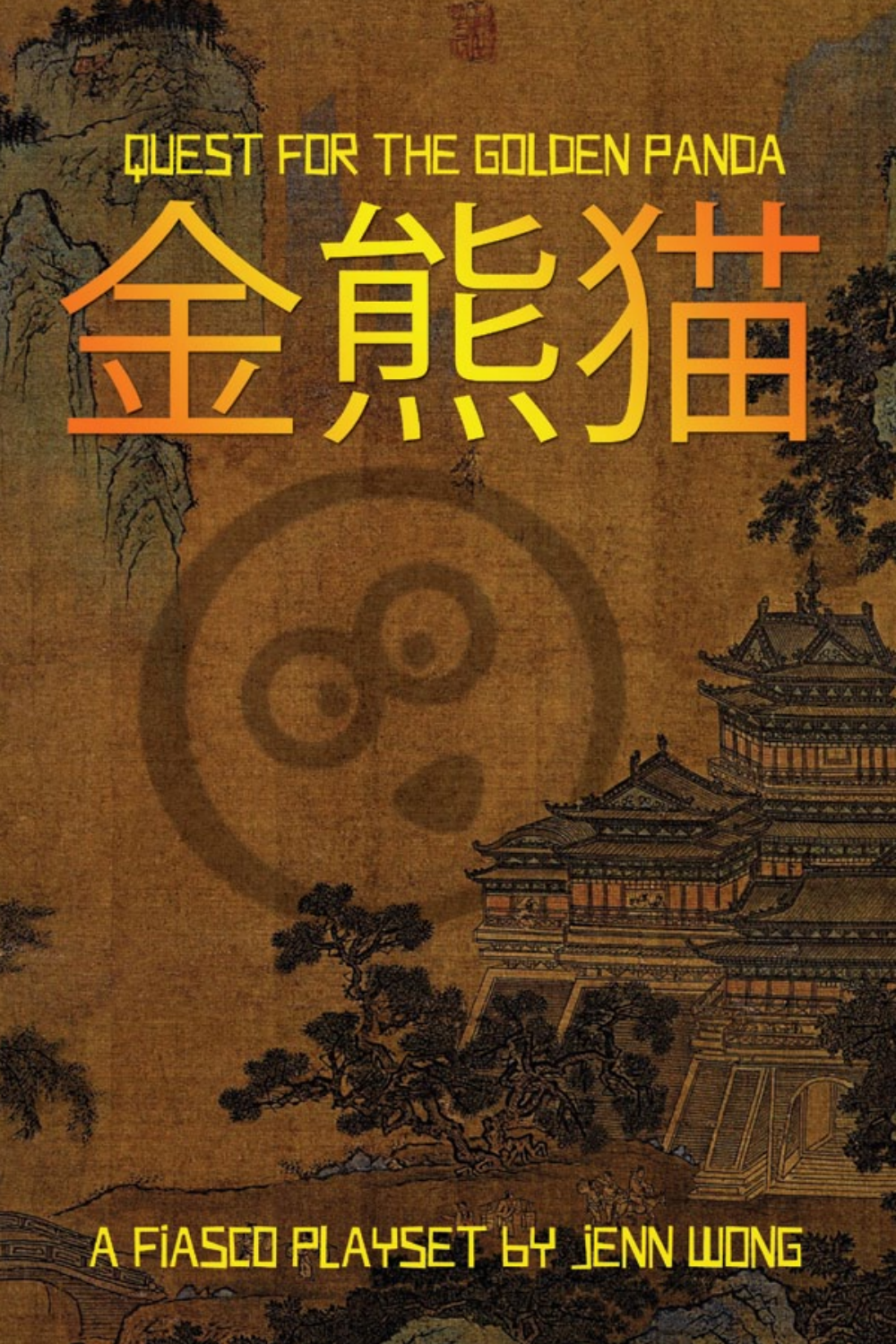# JW01 QUEST FOR THE GOLDEN PANDA

### **CREDITS**

Written by Jennifer Wong

Edited by Jason Morningstar and Steve Segedy

Cover art by Jason Morningstar

### BOILERPLATE

This playset is an accessory for the Fiasco role-playing game by Bully Pulpit Games.

This playset is copyright 2010 by Jennifer Wong. Fiasco is copyright 2009 by Jason Morningstar. All rights are reserved.

Quest for the Golden Panda was created for the Golden Panda contest sponsored by Jennisodes, http://www.jennisodes.com/.

For more information about Fiasco or to download other playsets and materials, visit www.bullypulpitgames.com.

If you'd like to create your own playset or other Fiasco-related content, we'd like to help. Write us at info@bullypulpitgames.com.



"When you play, play *hard*." - Theodore Roosevelt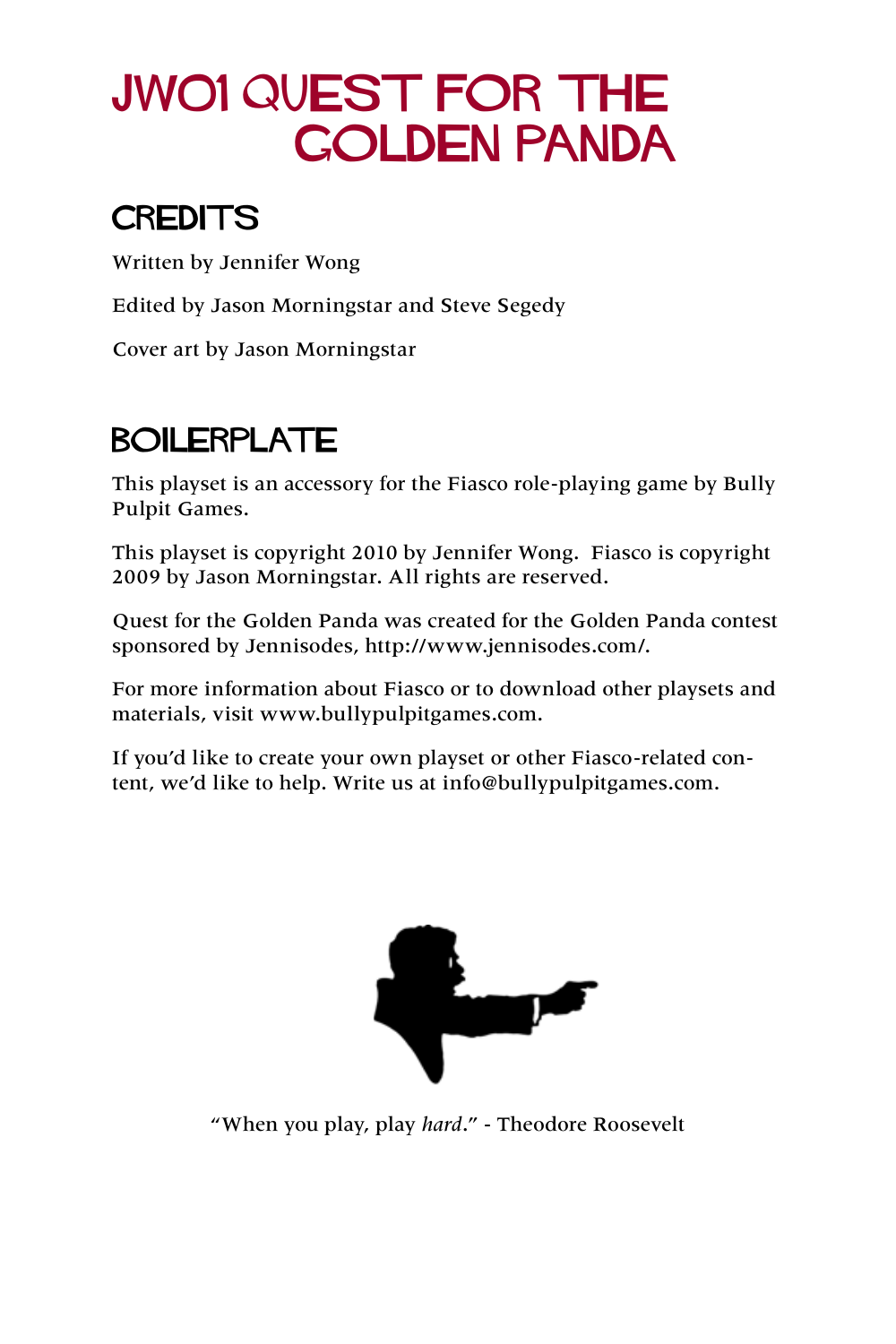# THE SCORE

### A TIME OF MYTH

In the world of mythic China, the elders told tales in great detail about dragons and pandas, fighting and love, fortunes and fables to the children of the villages. In these mystical times anything could happen and everything could be a sign from the ancestors. One such myth was the tale of the Golden Panda. You loved it as a child - but now you have come to find that is true. Will you seek the Golden Panda? Are you up to the task?

You live in interesting times. One must be ever wary of Shaolin monks or errant swordsman dashing through bamboo screens to attack you. This secret is too important to be left by the wayside - a course of action that would bring you shame and the disdain of your ancestors. Never give up and stay true to who you are. Let the spirits guide you in your quest for the Golden Panda.

### MOVIE NIGHT

Kung Fu Panda, Avatar: Last Airbender, Mulan, The Emperor's New Groove, Five Deadly Venoms, 36 Chambers, Crippled Avenger, Ong Bak 1, Master of the Flying Guillotine, Six String Samurai, Legend of the Drunken Master, Legend of the Seven Golden Vampires, Hero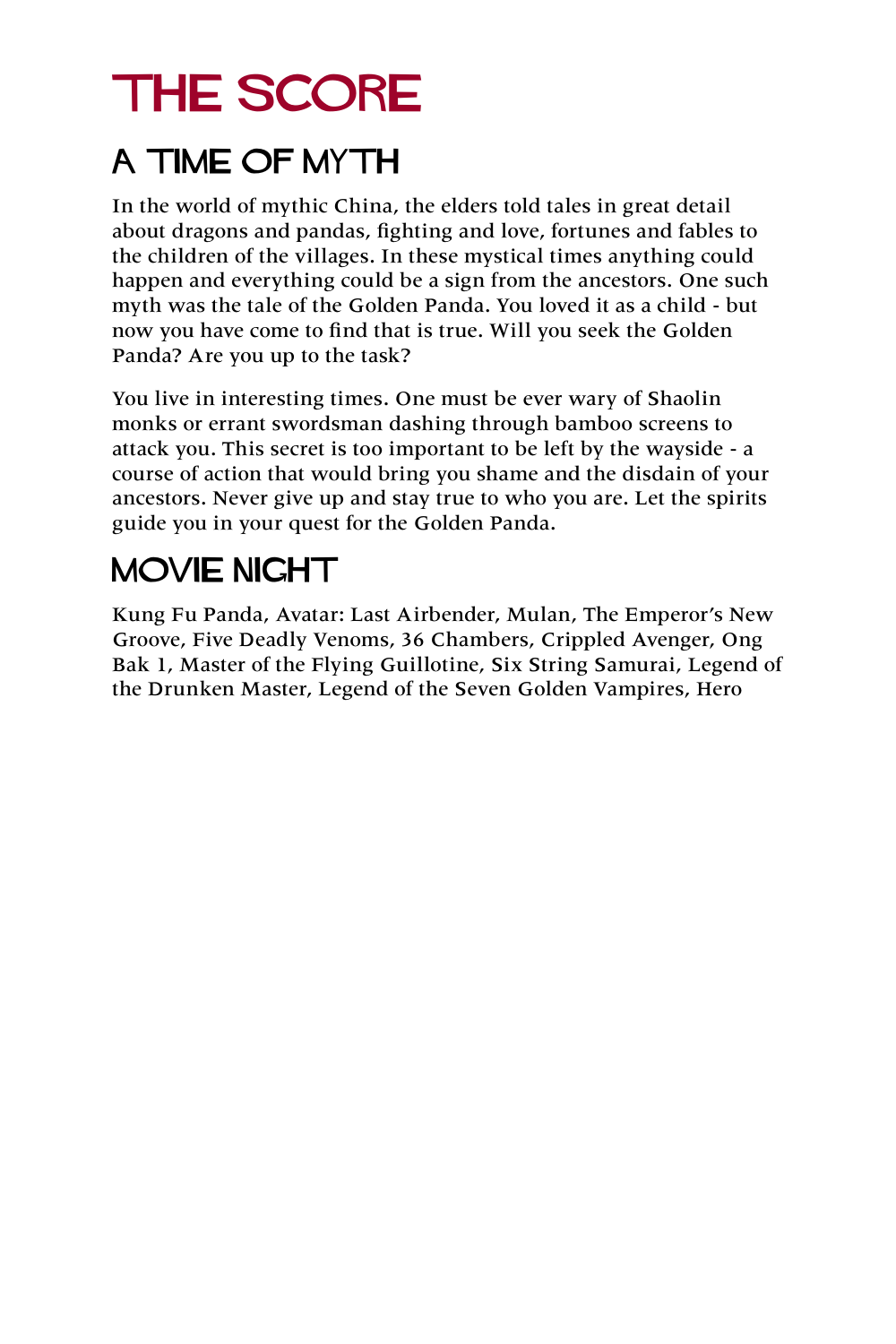# relationships...

### 1 Clan

- $\lceil \cdot \rceil$  In-law and son or daughter-in-law
- $\Gamma$  Twins born under an inauspicious star
- $\overline{3}$  Parent and child
- $\boxed{::}$  Cousins
- $\mathbb{E}$  Grandparent and unwanted grandchild
- **11** Astrologically-linked distant relatives

## 2 Friendship

- $\cdot$  Bitter enemies forced to maintain a veneer of friendship
- $\Gamma$  Hunting buddies
- $\Gamma$  Benefactor and concubine
- $\left| \right|$  Manipulator and victim
- $\mathbb{E}$  Friendly rivals in all things
- **11** Best friends and loyal compatriots

## 3 VILLAGE

- $\lceil \cdot \rceil$  Outdoorsman and city-dwelling tenderfoot
- $\Box$  Old wise elder and curious child
- $\ddot{\cdot}$  Warrior returning from war and spouse/child
- $\boxed{::}$  Social adversaries
- $\boxed{5}$  Village head and lowly peasant
- **1** Guardian and temple sweeper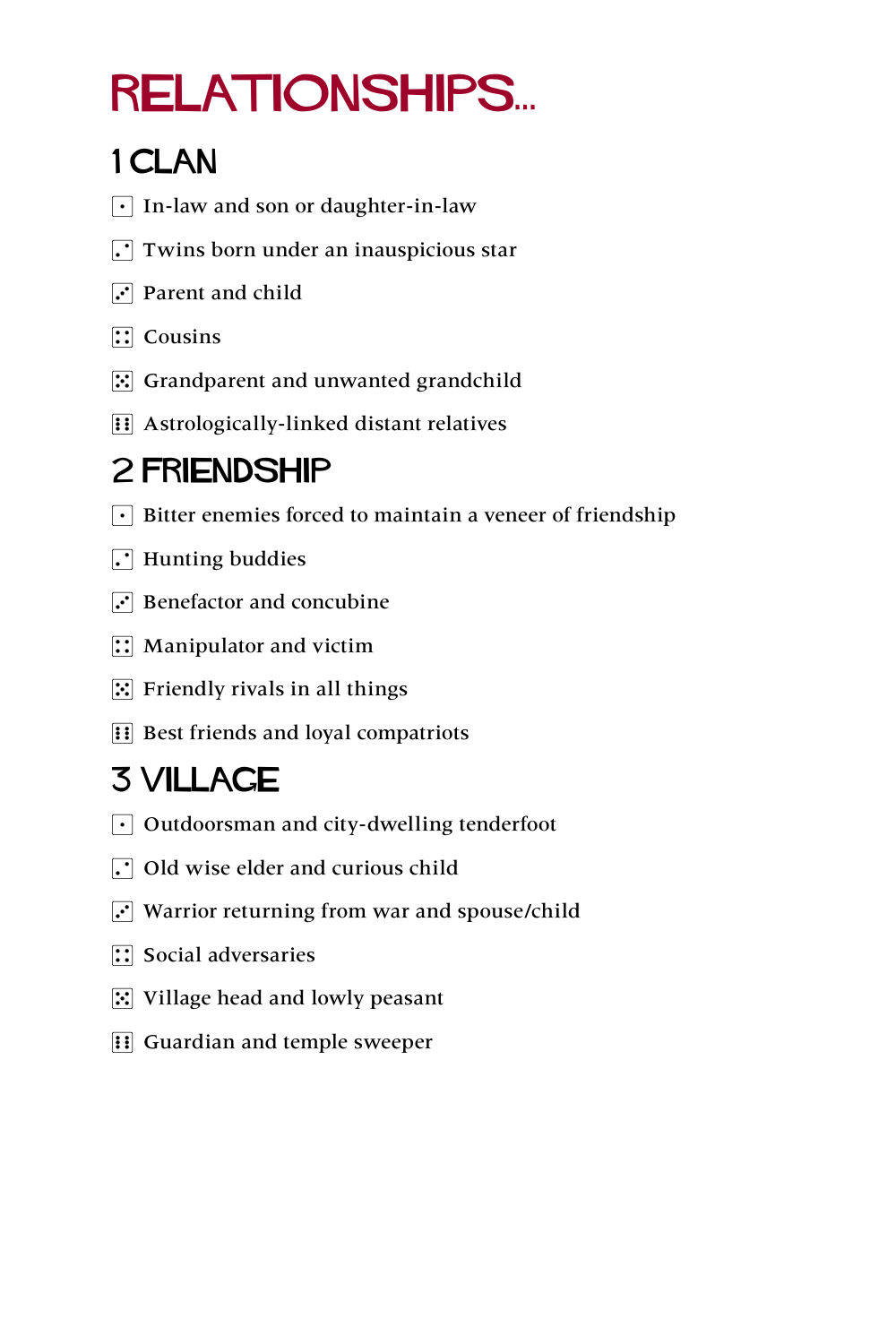### 4 ROMANCE

- $\lceil \cdot \rceil$  Divorced by Imperial edict
- $\Gamma$  Youthful sweethearts
- $\overline{S}$  Lovers from opposing clans
- $\boxed{\therefore}$  Incestuous family members
- $\mathbb{E}$  Current spouses
- **1** Unhealthy obsession

### 5 WORK

- $\lceil \cdot \rceil$  Farmers
- $\Gamma$  Artisan and patron
- $\ddot{\cdot}$  Monk and disciple
- **1.** Clandestine collaborators
- $\mathbb{E}$  Master and apprentice
- **1** Merchant and customer

### 6 THE PAST

- $\lceil \cdot \rceil$  Village rivals
- $\Gamma$  Grew up together as competitors and more
- $\ddot{\cdot}$  Descendants from the same hallowed ancestor
- $\boxed{\therefore}$  Mutual keepers of an ominous secret
- $\boxed{5}$  Neighbors once, now again
- **1** Trained warriors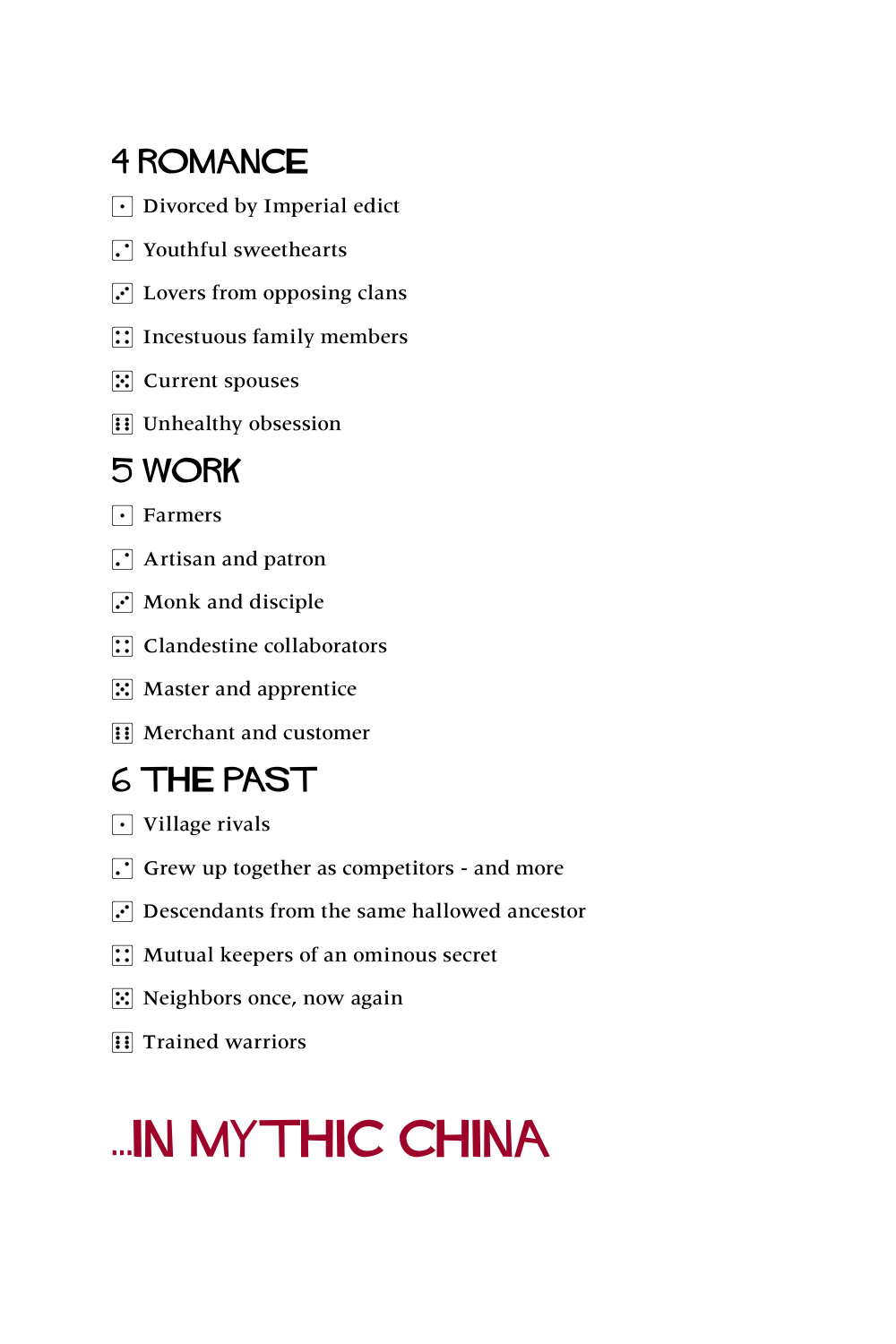# NEEDS...

### 1 TO GET RICH

- $\lceil \cdot \rceil$  ... through blackmail
- $\Gamma$  ... through the theft of something or someone precious
- $\ddot{\cdot}$  ... through murder
- $\boxed{::}$  ... through a misplaced treasure map
- $\boxed{5}$  ... through fraud and trickery
- **11** ... through the written bequest of a long-lost ancestor

### 2 TO GET AWAY

- $\lceil \cdot \rceil$  ... from the mysterious villains who pursue you
- $\cdot$   $\cdot$  ... from a debt, before the clock strikes midnight
- $\ddot{\cdot}$  ... from those who'd take your share of the prize
- $\boxed{\therefore}$  ... from a crappy job
- $\mathbb{E}$  ... from an obligation you cannot honor
- $\boxed{ii}$  ... from the ritual

## 3 TO GET RESPECT

- $\lceil \cdot \rceil$  ... from your peers, by finally fulfilling your sacred oath
- $\boxed{\cdot}$  ... from your would-be lover, by proving yourself
- $\ddot{\cdot}$  ... from your honored ancestors
- $\therefore$  ... from your ex-best-friend, who doesn't believe you any more
- $\mathbb{E}$  ... from an overbearing master
- **11** ... from the world, by showing the world who you really are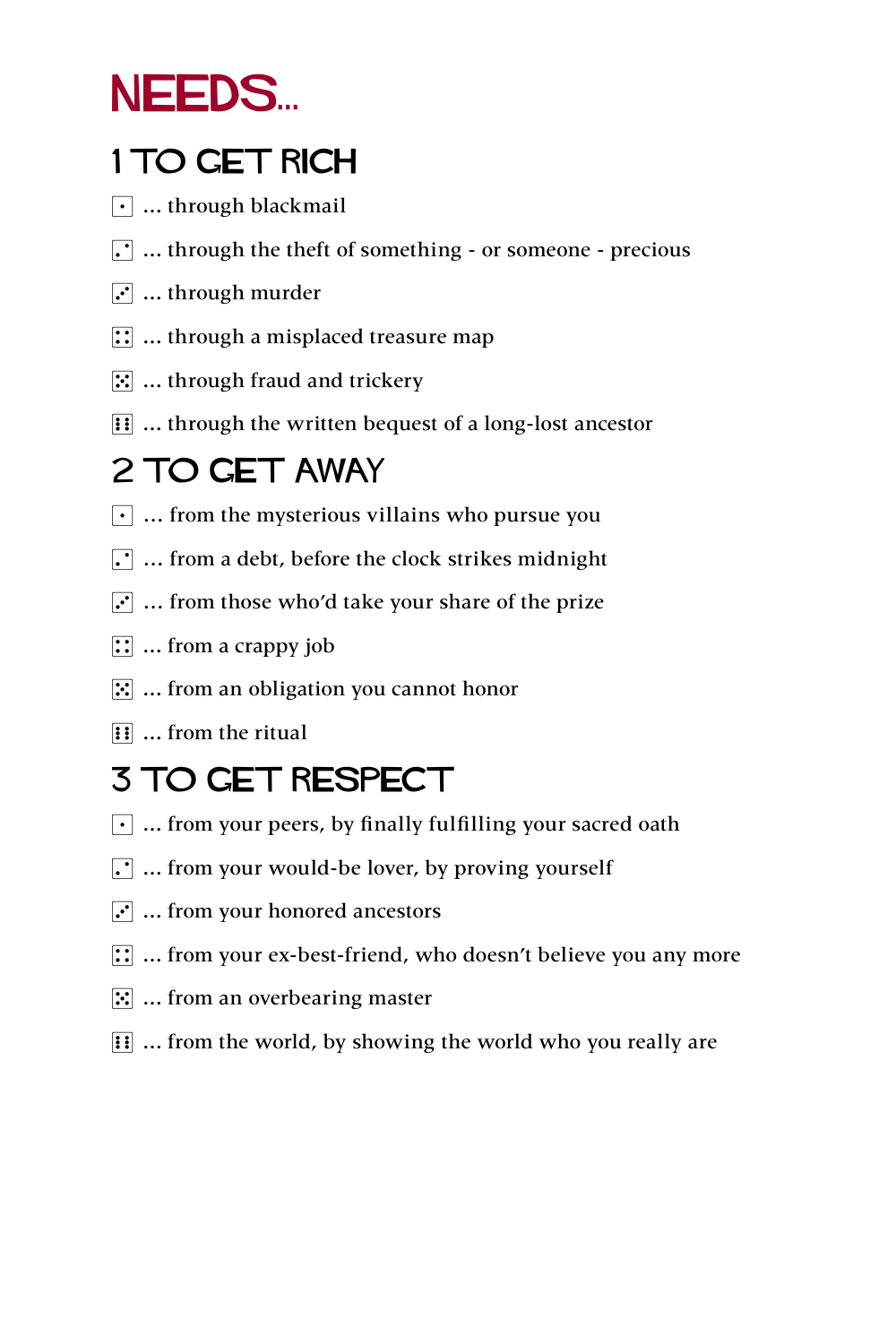### 4 TO GET EVEN

- $\lceil \cdot \rceil$  ... with those backstabbing liars
- $\lceil \cdot \rceil$  ... with a rival you hate and love
- $\overline{S}$  ... with a family member
- $\boxed{::}$  ... with the Celestial Emperor's delegate
- $\mathbb{E}$  ... with your "friend"
- **11** ... with this stupid village and everyone in it

### 5 TO GET THE TRUTH ABOUT

- $\lceil \cdot \rceil$  ... your past, and the secret your father kept from you
- $\cdot$  ... the curse that was cast upon your family
- $\ddot{\cdot}$  ... the golden poppy flower that was left on your doorstep
- $\boxed{::}$  ... the map that was ripped in half
- $\mathbb{E}$  ... the object that changed all of your friends
- **11** ... the disappearance of the missing panda

### 6 TO DISCOVER

- $\lceil \cdot \rceil$  ... the meaning of life
- $\Gamma$  ... the one you are destined to be with forever
- $\overline{S}$  ... a new and better life
- $\boxed{\therefore}$  ... why she was murdered
- $\mathbb{E}$  ... the true object you are seeking
- **11** ... what the mystic ritual really entails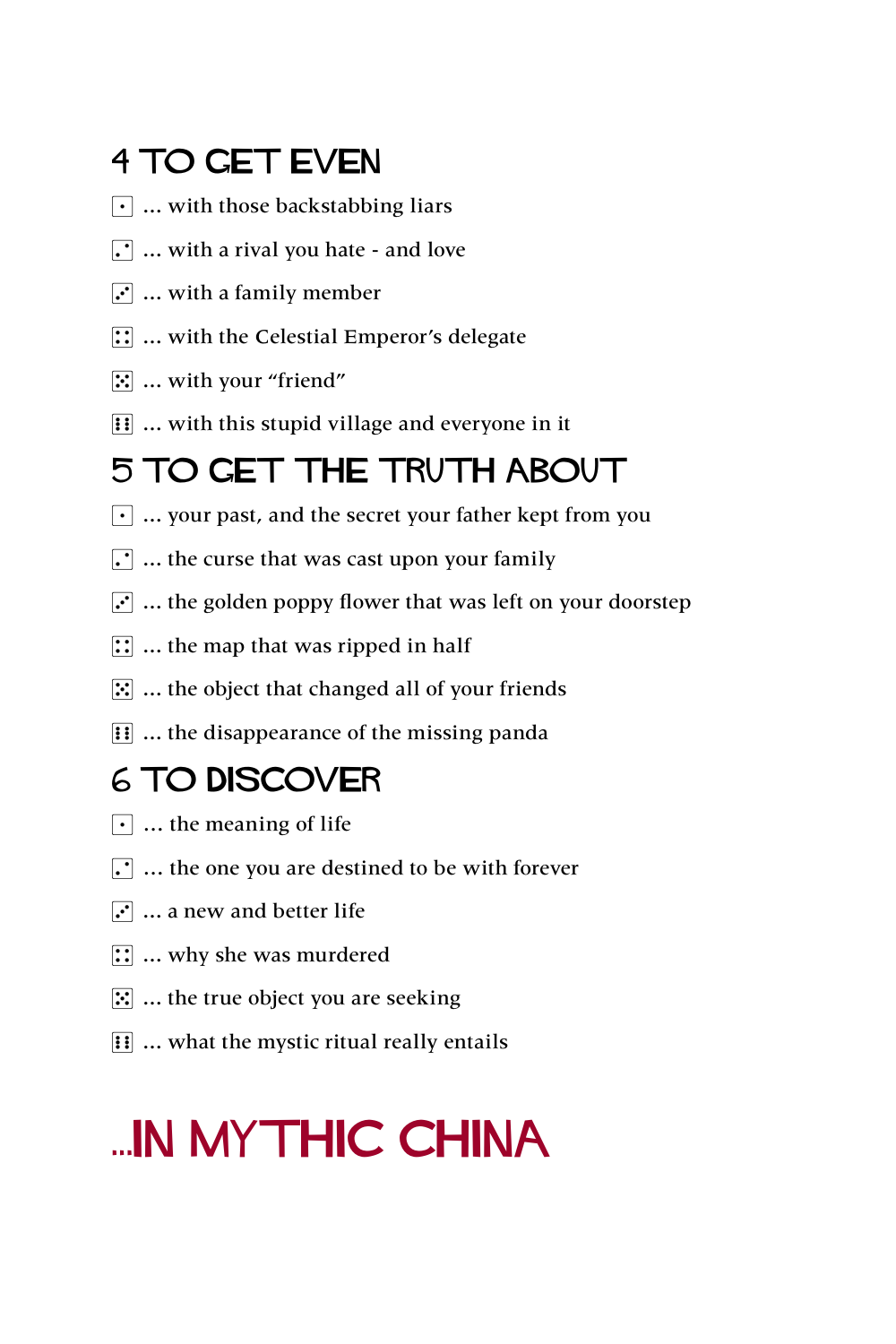# LOCATIONS...

### 1 private places

- $\lceil \cdot \rceil$  Meng Yo's private pagoda
- $\lceil \cdot \rceil$  Feng shui koi ponds
- $\ddot{\cdot}$  Bench in the sheltered bamboo gardens
- $\therefore$  The Kin Xi suspended silt house with a trap door
- $\mathbb{E}$  Atop the drum tower that warns of invaders
- **1** Chamber in the Dragon Temple

### 2 public places

- $\lceil \cdot \rceil$  An ancient temple hewn out of solid rock
- $\Gamma$  The expensive and discrete tea house
- $\cdot$  Imperial panda reserve, off limits to all
- $\mathbb{R}$  Ba Se Inn, among brocade silk pillows
- **F.** The Green Market Place
- **13** Dragon Temple training field

### 3 The wilderness

- $\lceil \cdot \rceil$  Clearing in the Malao Forest
- $\Gamma$  Secluded hut near Ying Creek
- $\overline{3}$  Dock on the river skirting the village
- $\therefore$  A long-abandoned shrine haunted by a ghost
- $\mathbb{E}$  Falling Lotus Waterfall
- **11** An abandoned rice patty field where the Demon Snake lives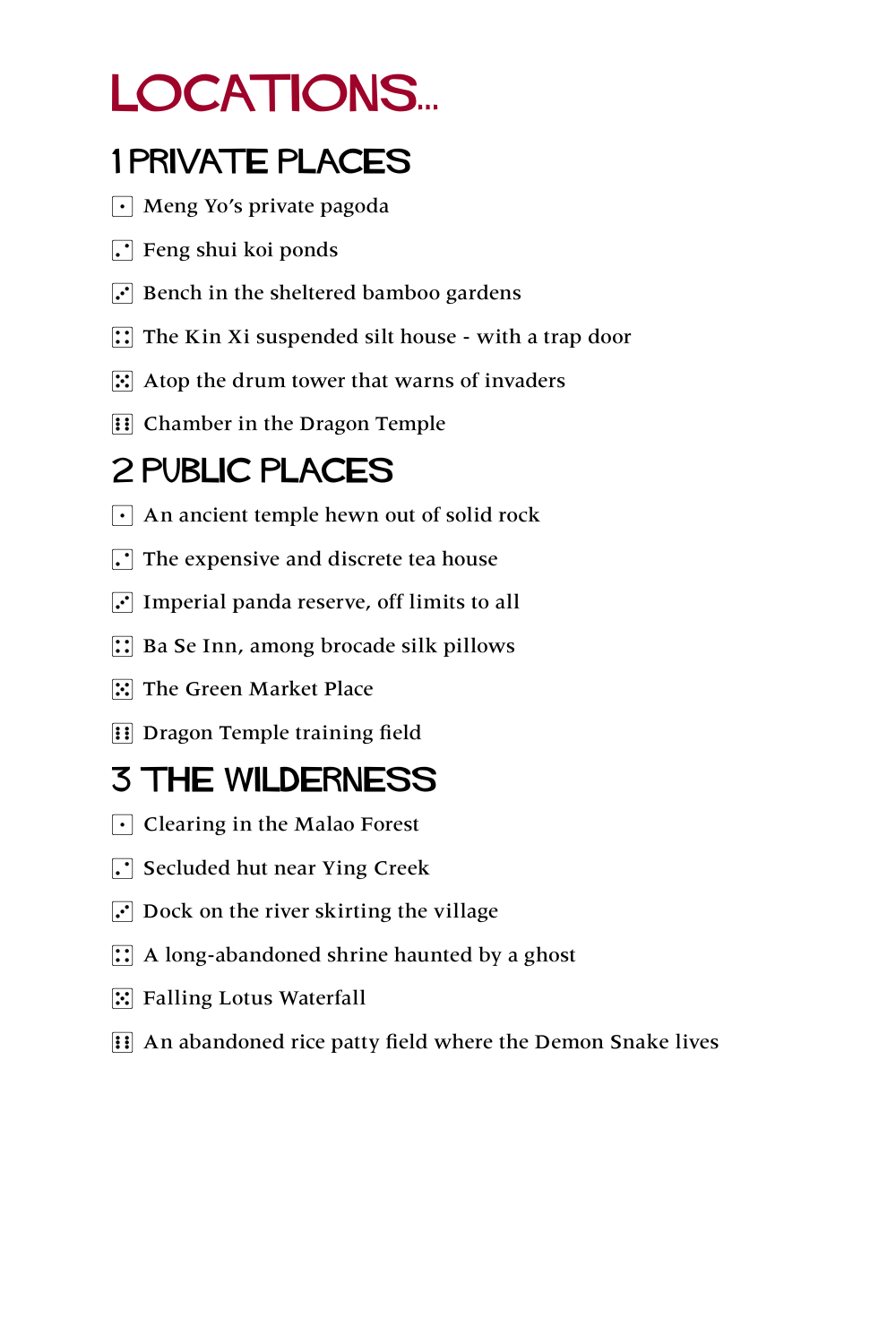### 4 Hanging Coffin Gorge

- $\lceil \cdot \rceil$  Freshly dug grave in the Lost Soul Cemetery
- $\Gamma$  Deserted camp left by rampaging barbarians
- $\overline{3}$  The Yang Rope Bridge crossing over the gorge
- **1.** Dirt road along The Niao River
- $\mathbb{E}$  Spiked rocks lining the edge of the gorge cliff
- **11** A bronze Shang sword stuck in hardened rock

### 5 THE SNOWY MOUNTAINS

- $\lceil \cdot \rceil$  Secret cave with a hidden wooden box
- $\Gamma$  Lone tree on the highest peak
- $\Gamma$  Deserted town within the rock
- $\mathbb{R}$  Remote ridge overlooking the gorge
- $\mathbb{E}$  Tall temple nestled within the trees on the face of the mountain
- $\mathbf{F}$  A goat farm at the base of the mountain

### 6 THE ESTATE OF SHANG LEE

- $\lceil \cdot \rceil$  The vintage armor room
- $\Gamma$  A small powder room with a secret passage
- $\overline{3}$  Inside the private bed chambers
- $\mathbb{R}$  Prayer room with burning incense sticks
- $\mathbb{E}$  Long hallway lined with water-ink paintings
- $\mathbf{F}$  Kitchen with a wood burning stove in the corner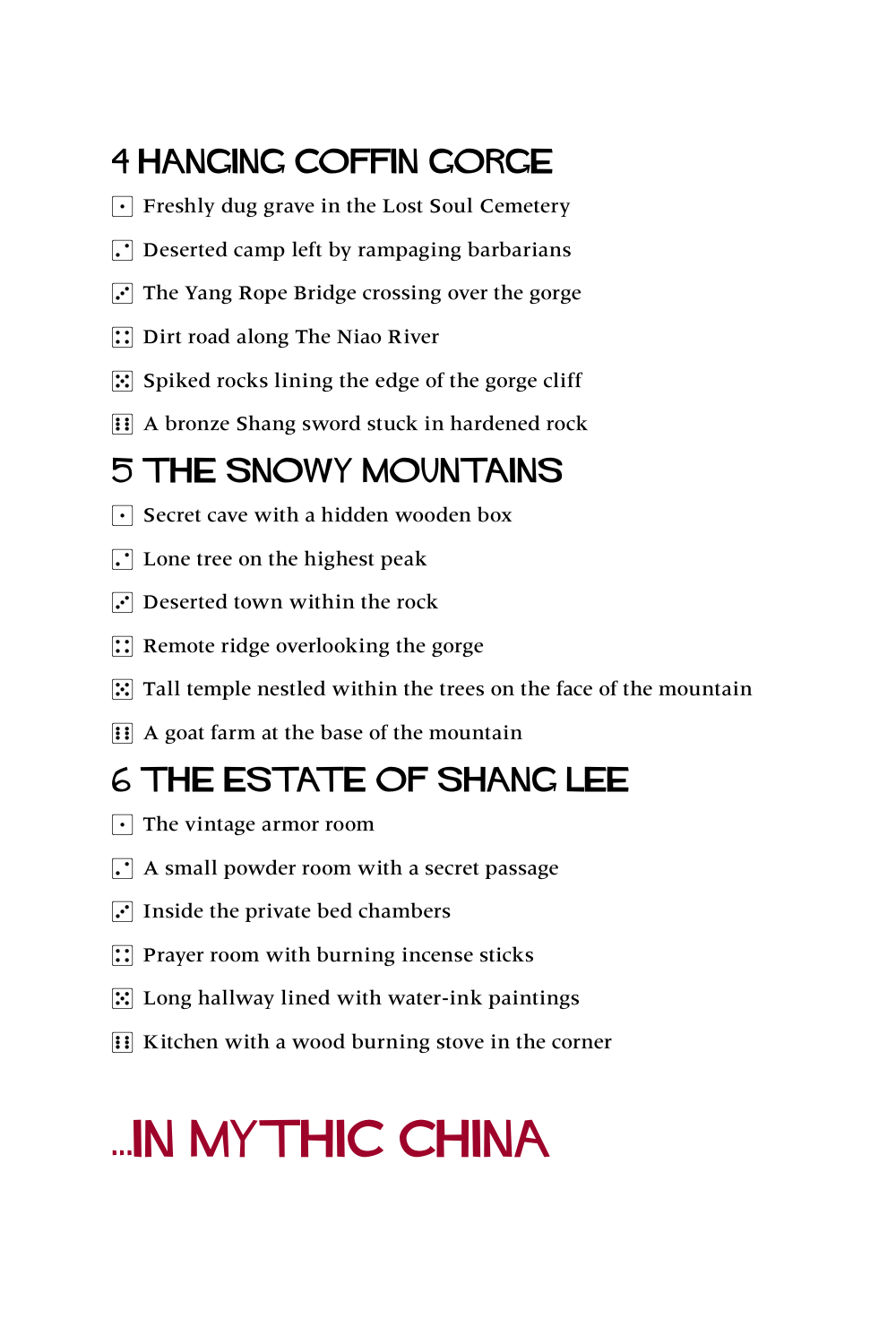# OBJECTS...

### 1 TRANSPORTATION

- $\lceil \cdot \rceil$  A horse named Dreamer
- $\Gamma$  Wagon with a broken wheel
- $\mathbf{3}$  Two-wheeled bamboo bicycle contraption
- $\boxed{\therefore}$  Carved walking stick
- $\mathbb{E}$  Battered old rickshaw
- **1** Luxurious river boat

### 2 NECESSITIES

- $\lceil \cdot \rceil$  Fifty feet of silk rope, a hammer and spikes, and a lantern
- $\cdot$  A mysteriously glowing orb
- $\cdot$  Magical ever-full bottle
- $\mathbb{R}$  Pair of noteworthy chopsticks
- $\mathbb{E}$  Red silk scarf
- 6 Square box decorated with symbols and filled with dumplings

### 3 INFORMATION

- $\lceil \cdot \rceil$  Half a note with burned edges
- $\Gamma$  Fortune cookie
- $\Gamma$  Folded parchment map
- $\boxed{\therefore}$  Whispered secret in the tea room
- $\mathbb{E}$  Reading from tea leaves with ominous foretellings
- **11** Set of stone tablets with mystical symbols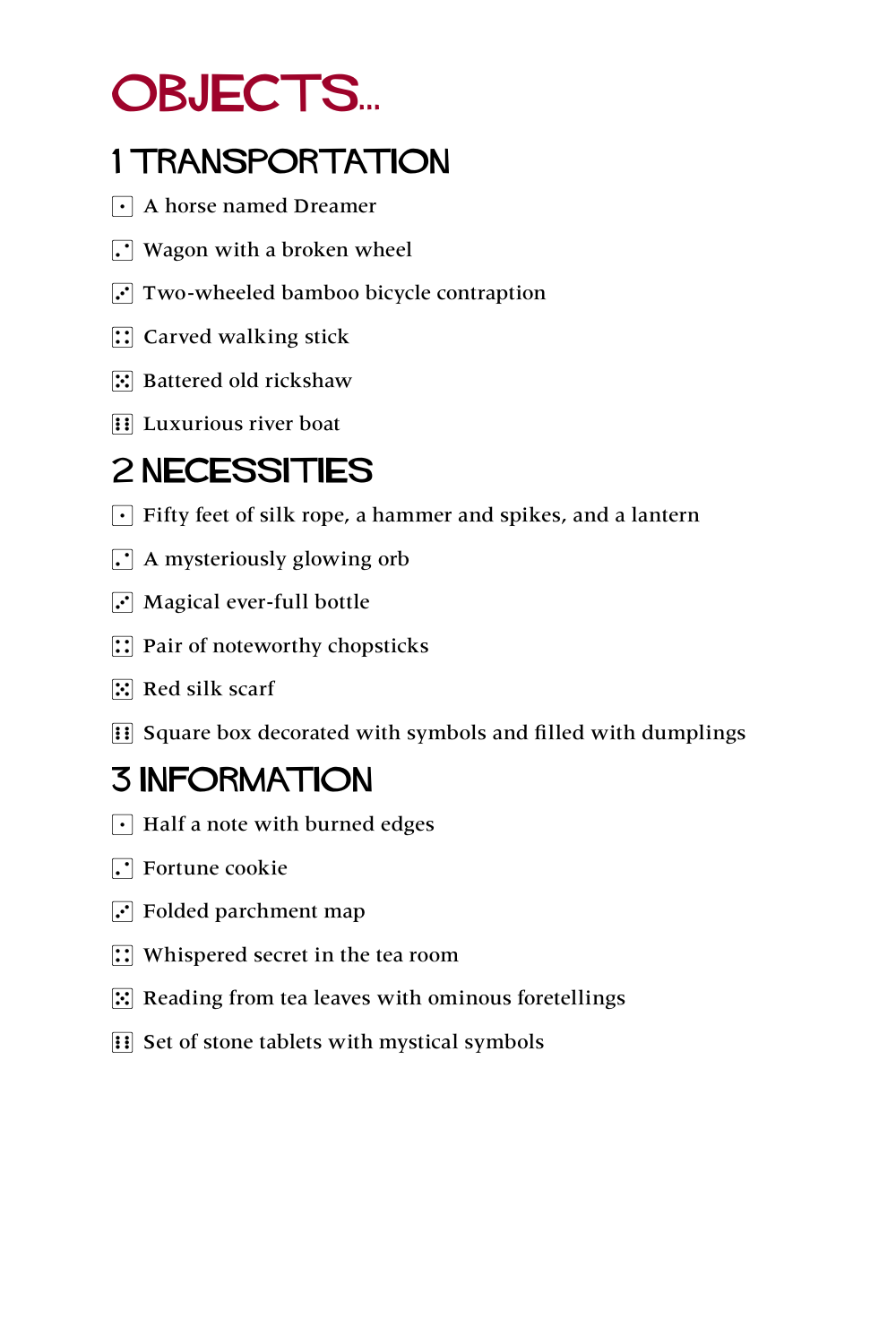### 4 WEAPONS

- $\lceil \cdot \rceil$  An empty scabbard
- $\Gamma$  Pair of Shaolin war-fans
- $\overline{S}$  Lucky fighting staff
- **::** Wagon-load of gunpowder-filled rockets
- $\mathbb{E}$  Treasured ancient bronze axe
- **1:** Wooden bow and arrow set

### 5 MEMORIES

- $\lceil \cdot \rceil$  A silk-lined box filled with calligraphy ink
- $\Gamma$  A box of ceramic moveable print
- $\mathbf{3}$  Two puzzle pieces that form a whole
- $\mathbb{R}$  Silver locket with a hidden picture
- $\mathbb{E}$  Compass made from a bowl of water and a needle
- **11** Painting of a child eating from a decorated rice bowl

### 6 VALUABLES

- $\lceil \cdot \rceil$  An ivory "doctor's doll"
- $\Gamma$  A scroll about a mysterious new martial arts style
- $\vec{r}$  An ancestor's locket, stolen from their coffin
- $\boxed{\therefore}$  Satchel filled with golden coins
- $\mathbb{E}$  Dragon statue made out of jade
- **6 Green porcelain vase from the Shang Dynasty**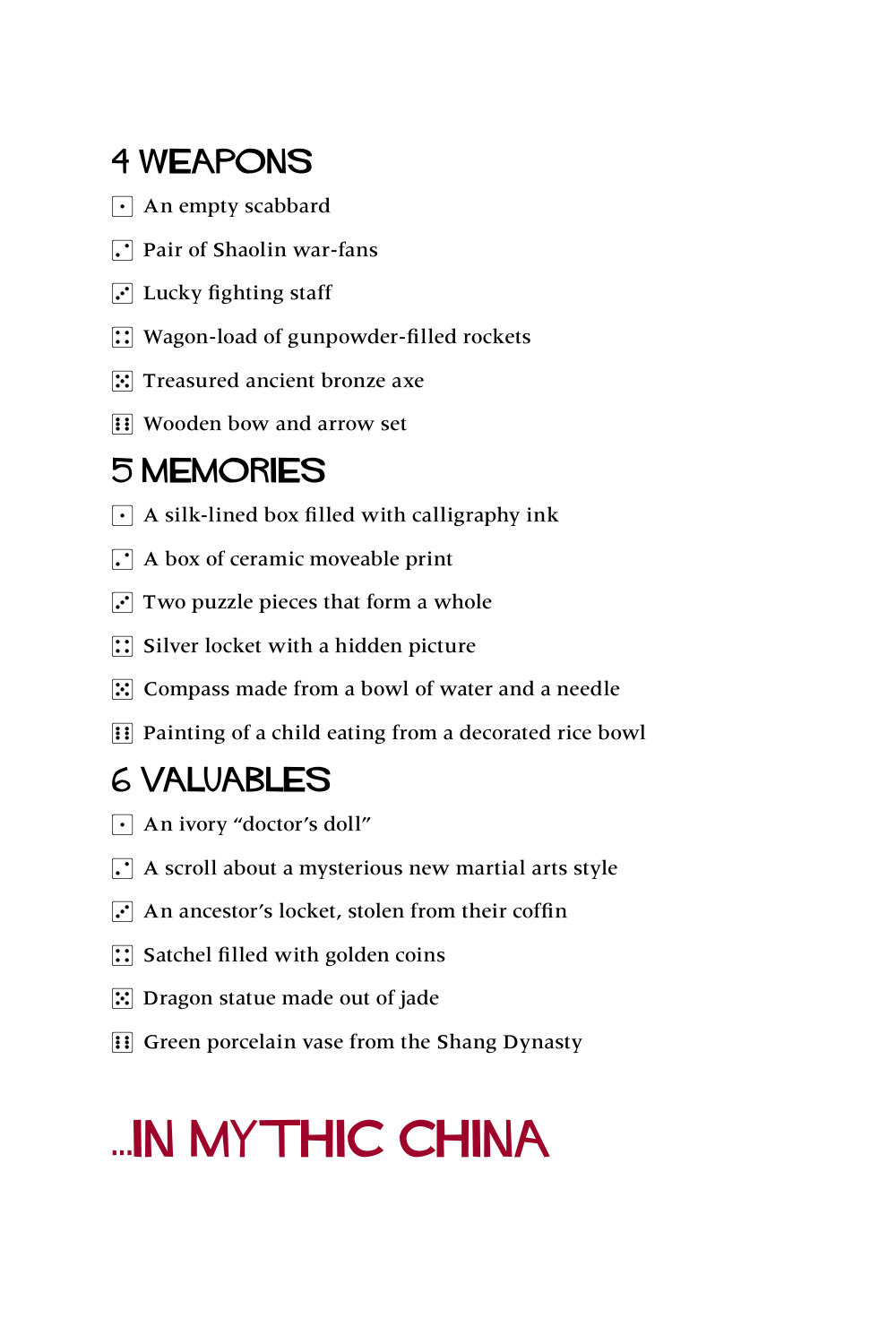# AN ANCIENT CHINESE INSTA-SETUP

### Relationships IN Mythic China

**For three players…**

\* Village: Warrior returning from war and spouse/child

\* Romance: Youthful sweethearts

\* The Past: Grew up together as competitors - and more

**For four players, add…**

\* Clan: Astrologically-linked distant relatives

**For five players, add…**

\* Friendship: Benefactor and concubine

### Needs IN Mythic China

### **For three players…**

 $\star$  To get rich: ... through the theft of something - or someone precious

**For four or five players, add…**

 $\star$  To get away: ... from a debt, before the clock strikes midnight

### OBJECTS IN Mythic China

**For three or four players…**

 $\star$  Necessities: Red silk scarf

**For five players, add…**

\* Valuables: Green porcelain vase from the Shang Dynasty

### LOCATIONS IN Mythic China

**For three, four or five players…**

\* Estate of Shang Lee: A small powder room with a secret passage